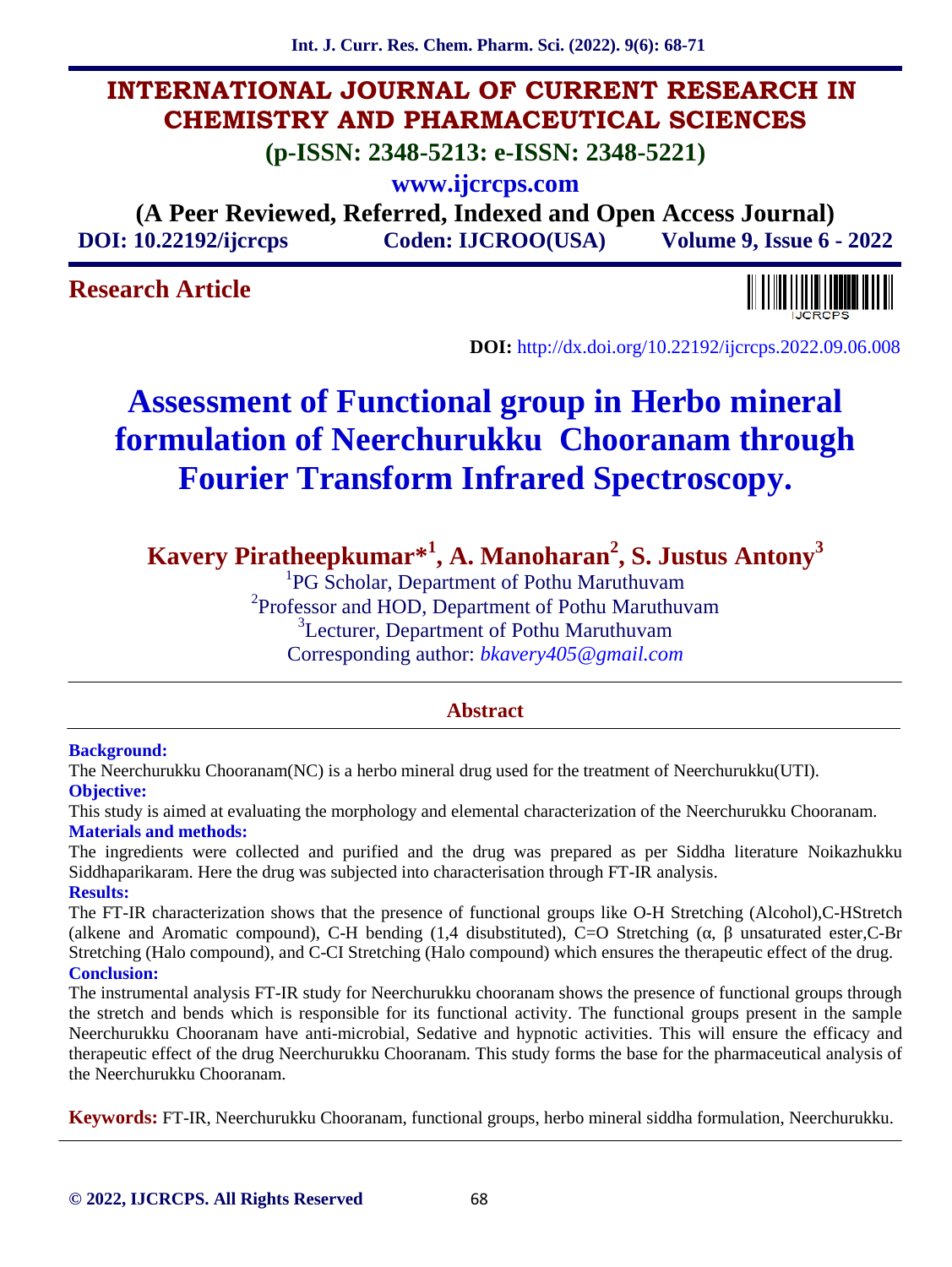# **Introduction**

According to, Yugi munivar described, the *Neer Noikal* in his text yugi vaithya chinthamani is Neerinai perukkal noi and Neerinai arukkal noi. The *Neerchurukku* is described, in the category of neerinai arukkal noi. *Neerchurukku* can be correlated in modern aspect as urinary tract infection (UTI) according to their causes, sign and symptoms. Urinary tract infection is one of the infectious diseases affecting both sexes, but most common in females. As per WHO an estimated 50% of females reported had UTI at some points of their lives. UTI is affecting 150 million people each year worldwide and is very common disease in the society particularly in a summer season.

Causes of UTI:

Inadequate or consuming small amount of oral fluids

- Retention of urine
- Renal uretic stone
- **Diabetics**
- Chronic prostatitis in Male

The severe UTI is occurring more frequently in diabetic patients. In a study from Europe, asymptomatic bacteria were more prevalent among women with diabetes (26%) than in women without diabetes (6%). Diabetic patients are at a high risk of development of UTIs. In Siddha system, medicines have been prescribed for the management to *Neerchurukku* from ancient era by the available natural resources such as plants, animal products, metals & minerals. It has many evidence in manuscripts, Siddha literatures and published articles now.

# **Materials and Methods**

The required raw Drugs were purchased from Herbal Drug Store, Thackkalay, Kannyakumari, Tamilnadu. It was identified and authenticated by the Department of Medicinal Botany and Gunapadam experts at Government Siddha Medical College and Hospital, Palayamkottai.

#### **Table 1. Ingredients of Neerchurukku chooranam (plants)**

| S.No | <b>Tamil name (Herb)</b> | <b>Botanical name</b> | Family        | <b>Parts used</b> |
|------|--------------------------|-----------------------|---------------|-------------------|
|      | Nelli vattral            | Phyllanthus emblica   | Euphorbiaceae | Dry Fruit         |
|      | Panam Kalkandu           | Borassus flabellifer  | Arecaceae     | Palm candy        |

#### **Table 2. Ingredients of Neerchurukku chooranam (minerals)**

| S.No | Tamil<br>(Mineral) | name | <b>Chemical name</b>         |
|------|--------------------|------|------------------------------|
|      | Padikaram          |      | Aluminium potassium sulphate |

## **Purification of the raw drug**

The ingredients of Neerchurukku Chooranam were purified according to the proper procedures described in Siddha classical literature.

Padikaram (Aluminium potassium sulphate): It is dissolved in water, filtered and boiled till it attains jelly consistency. It is cooled to obtain the purified form.

Nelli vatral(*Phyllanthus emblica)*: Clean and remove the dust and other materials

PanamKalkandu (*Borassus flabellifer*): Clean and remove dust and other materials

## **Method of preparation**

Purified raw drugs were made into fine powder separately and mixed together homogenously. Then it is filtered using pure white cloth.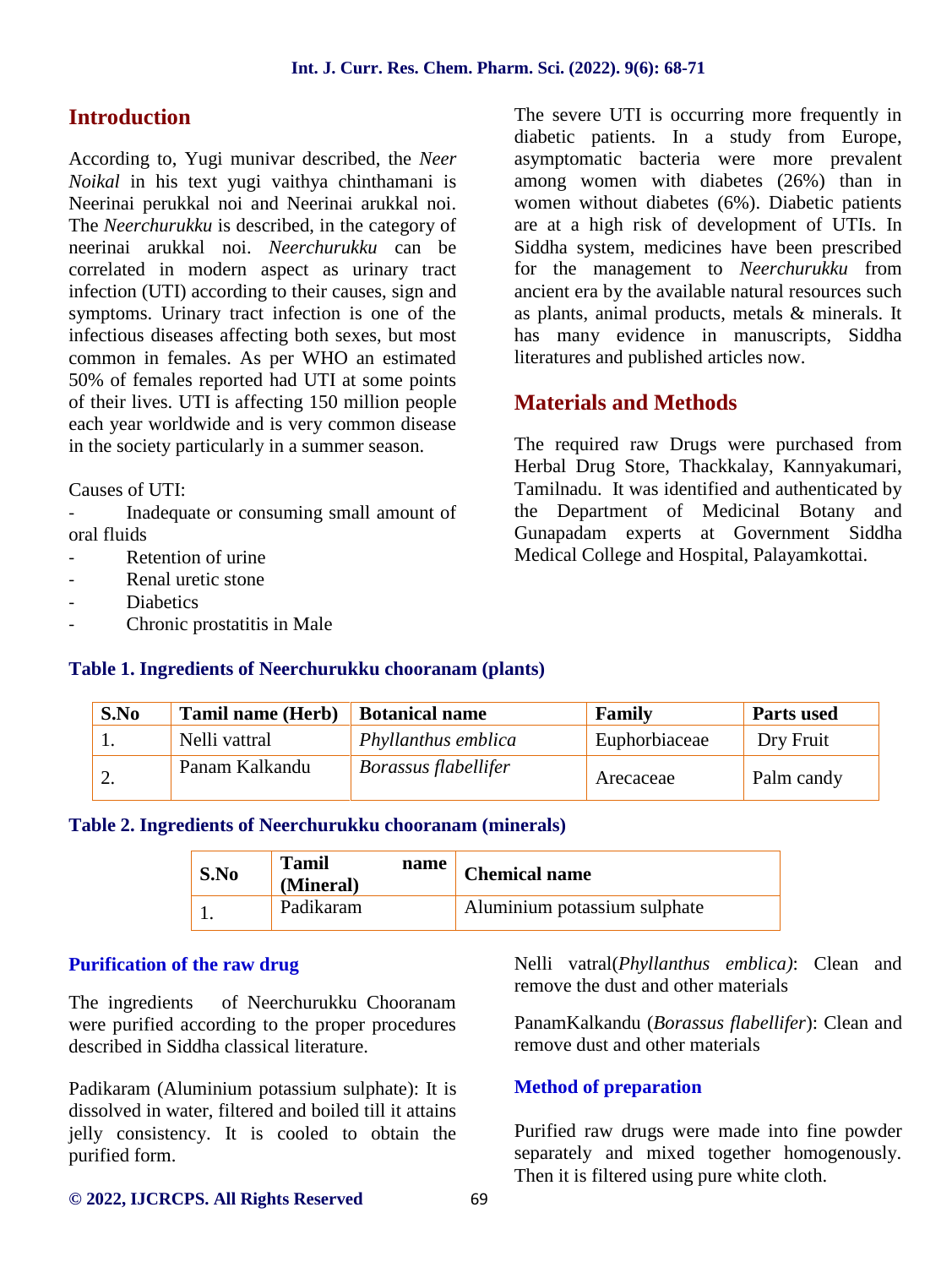## **Results and Discussion**

#### **IR analysis:**

FT-IR Spectra were recorded at Siddha Regional Research Institute, Poojappura, Thiruvanantha puram, Kerala. Instrument model=FT-WIN was used to derive the FT-IR Spectra of Neerchurukku Chooranam.

### **Figure 1:FT-IR Spectra of Neerchurukku Chooranam.**



#### **Table 3. FT-IR result of Neerchurukku chooranam (Minerals)**

| S.No | Wave Number      | Vibrational Modes of Neerchurukku | Functional groups  |
|------|------------------|-----------------------------------|--------------------|
|      | $\text{cm}^{-1}$ | Chooranam in IR region            |                    |
|      | 3352             | O-H Stretching                    | Alcohol.           |
|      | 2931             | C=H Stretching                    | Alkene.            |
| 3    | 2480             | C-H Bending                       | Aromatic compound. |
| 4    | 1720             | $C=O$ Stretching                  | unsaturated Ester  |
|      | 1093             | S=O Stretching                    | Sulfoxide          |
| 6    | 916              | C-H Bending                       | 1,4 Disubstituted  |
|      | 696              | C-Br Stretching                   | Halo compound.     |
| 8    | 586              | C-Cl Stretching                   | Halo compound.     |

From the above analysis, the test drug Neerchurukku Chooranamn is known to have Alcohol, Alkane, Aromatic compound, unsaturated Ester, Sulfoxide, 1,4 Disubstituted and Halo compound. These compounds have some pharmaceutical properties and are responsible for the therapeutic action of the drug.

From the above results, the sample Neerchurukku Chooranam is known to have the functional groups likeO-H Stretching (Alcohol),C-HStretch (alkene and Aromatic compound), C-H bending  $(1,4 \text{ distributed})$ , C=O Stretching (, ester, C-Br Stretching (Halo compound), and C-CI Stretching (Halo compound).

#### **© 2022, IJCRCPS. All Rights Reserved** 70